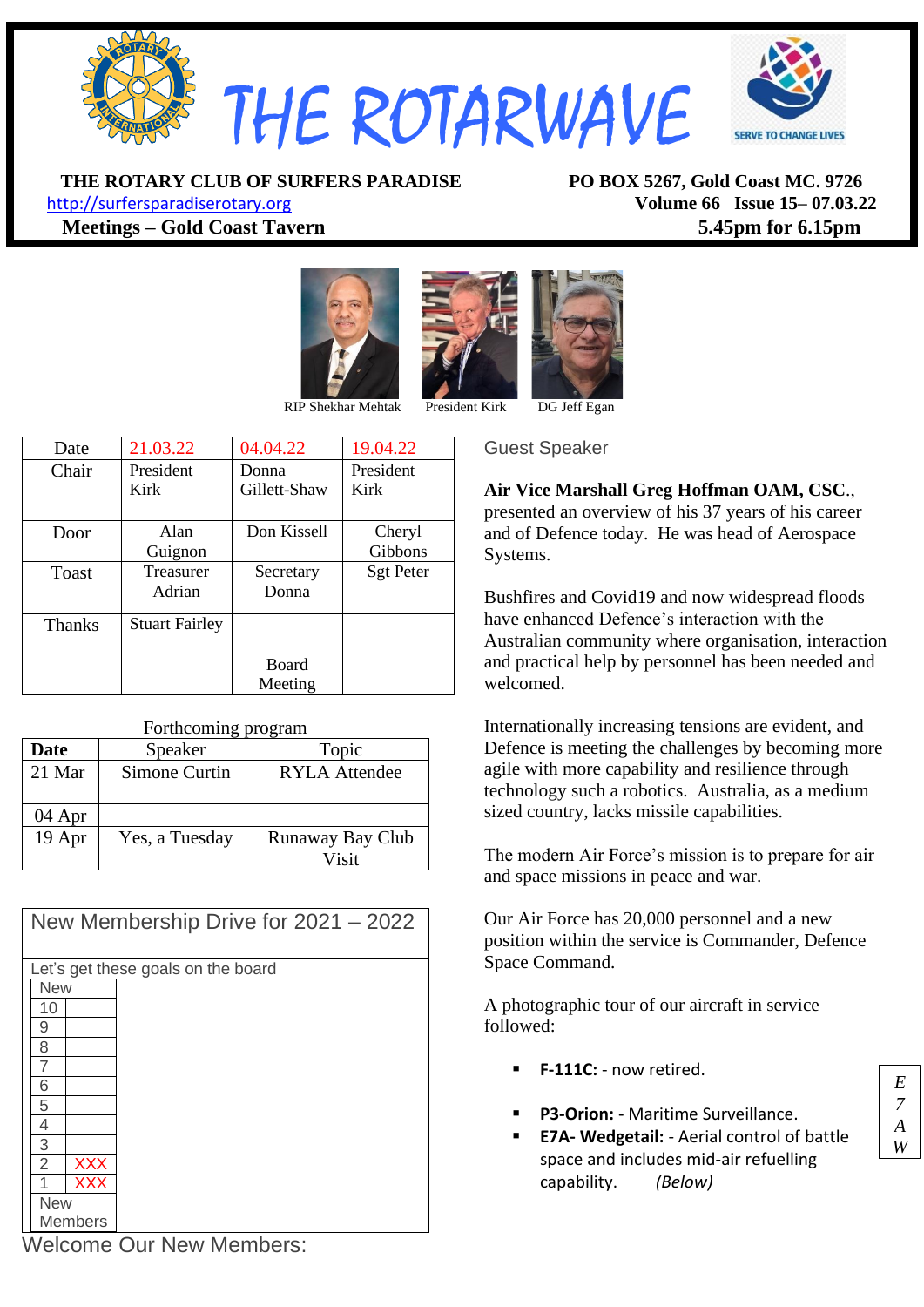

- ▪
- PC-21: Pilot training simulator, introduced in 2010.



**F-35A**: - 5<sup>th</sup> generation Joint Strike Fighter. At \$17.56bn the biggest Defence Project. *(Left)*

**Loyal Wingman:** - unmanned aerial vehicle, controlled from the ground, used for surveillance with multi-function capability which is being designed and built in Australia.

Covid 19 has highlighted the potential for breakdown of globalisation supply chains, so Defence is putting more emphasis on Australian jobs.



Bill Crouch presenting the Club pen to our Guest Speaker Greg Hoffmann, recently retired.



Greg with his wife Susan. Susan is the daughter of Ron and Helen Derrick

Thanks Greg and Susan for your contribution to our meeting.

# **Club Information**

#### **Bert Shenko**

Bert forwarded thanks for those members who attended the film night.

\$1160 was raised for the Polio Project.

Our thanks go to Jeff Bignell's son who donated \$100 to our Rotary Club.

## **Donna Gillett-Shaw**

Donna thanked Adrian Jeff and Cheryl for the stamps they gave to Donna's project.

## **Jennifer Johnson**

Jennifer advised that on Friday, 11 March, the morning tea with scones would be held at Golden Wheel Villas. All welcome.

## **Bill White**

Bill advised that Enid from unit 15 passed away after a battle with illness. Flowers were sent. These included some of Enid's favorite blooms.

Our grounds keeper resigned today.

If anyone knows of anyone who they would recommend to do the mowing and trimming would you please contact Bill W.